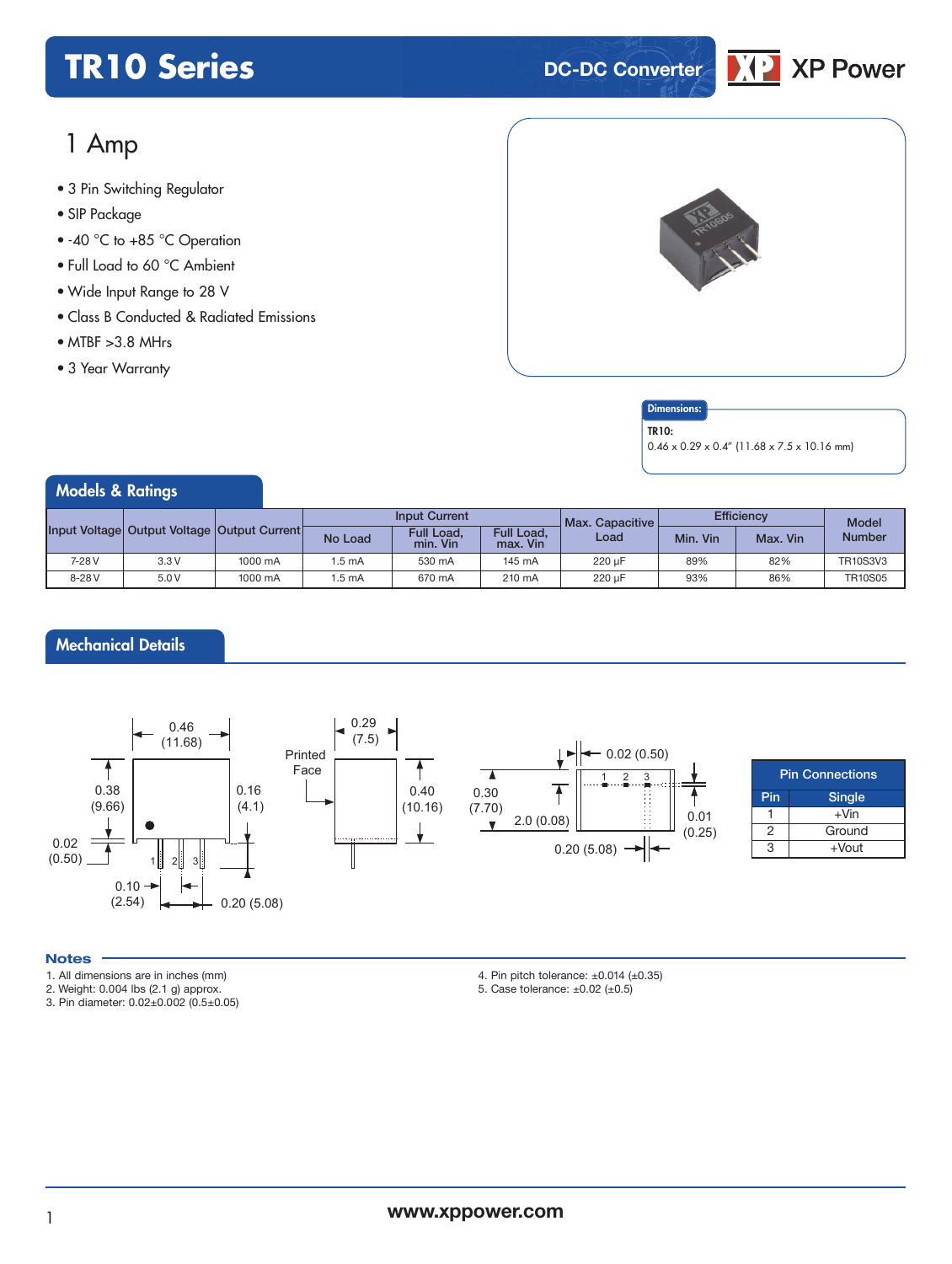# **TR10 Series**



Input

| Characteristic         | <b>Minimum</b> | <b>Typical</b> | Maximum | <b>Units</b>   | <b>Notes &amp; Conditions</b>                        |
|------------------------|----------------|----------------|---------|----------------|------------------------------------------------------|
| Input Voltage Range    |                |                | 28      | VDC.           | See Models and Ratings table                         |
| Input Filter           | Capacitor      |                |         |                |                                                      |
| Input Reflected Ripple |                |                | 35      | mA pk-pk       | Through 12 $\mu$ H inductor and 47 $\mu$ F capacitor |
| Input Surge            |                |                | 30      | VDC for 100 ms |                                                      |

| Output                          |                |                |                |              |                                                                                             |
|---------------------------------|----------------|----------------|----------------|--------------|---------------------------------------------------------------------------------------------|
| Characteristic                  | <b>Minimum</b> | <b>Typical</b> | <b>Maximum</b> | <b>Units</b> | <b>Notes &amp; Conditions</b>                                                               |
| Output Voltage                  | 3.3            |                | 5              | <b>VDC</b>   | See Models and Ratings table                                                                |
| <b>Initial Set Accuracy</b>     |                |                | 2.5            | %            | At full load                                                                                |
| Minimum Load                    | 100            |                |                | mA           | Minimum load required to meet specification. Operation at<br>no load will not cause damage. |
| Line Regulation                 |                |                | 1.0            | %            |                                                                                             |
| Load Regulation                 |                |                | 1.5            | %            | From 10% to full load                                                                       |
| <b>Transient Response</b>       |                |                | $+3$           | %            | For 25% load change                                                                         |
| Ripple & Noise                  |                |                | 100            | mV pk-pk     | 20 MHz bandwidth                                                                            |
| <b>Short Circuit Protection</b> |                |                |                |              | Continuous, with auto recovery                                                              |
| Maximum Capacitive Load         |                |                |                |              | See Models and Ratings table                                                                |
| <b>Temperature Coefficient</b>  |                |                | 0.02           | $\%$ /°C     |                                                                                             |

| General                    |                |                |                |              |                               |
|----------------------------|----------------|----------------|----------------|--------------|-------------------------------|
| Characteristic             | <b>Minimum</b> | <b>Typical</b> | <b>Maximum</b> | <b>Units</b> | <b>Notes &amp; Conditions</b> |
| Efficiency                 |                | 90             |                | %            | See models and ratings table  |
| Isolation: Input to Output |                |                |                | <b>VDC</b>   | Non isolated                  |
| <b>Switching Frequency</b> |                | 330            |                | kHz          |                               |
| Mean Time Between Failure  | 3.8            |                |                | <b>MHrs</b>  | MIL-HDBK-217F, +25 °C GB      |
| Weight                     |                | 0.004(2.1)     |                | Ib(g)        |                               |

#### **Environmental**

| Characteristic               | <b>Minimum</b> | <b>Typical</b> | <b>Maximum</b> | <b>Units</b> | <b>Notes &amp; Conditions</b>                    |
|------------------------------|----------------|----------------|----------------|--------------|--------------------------------------------------|
| <b>Operating Temperature</b> | $-40$          |                | $+85$          | °C           | Derate from 100% load at +60 °C to 40% at +85 °C |
| Storage Temperature          | $-55$          |                | $+125$         | °C           |                                                  |
| Case Temperature             |                |                | $+105$         | $^{\circ}$ C |                                                  |
| Humidity                     |                |                | 95             | %RH          | Non-condensing                                   |
| Cooling                      |                |                |                |              | Natural convection                               |

#### EMC: Emissions

| <b>Phenomenon</b> | Standard | <b>Test Level</b> | <b>Notes &amp; Conditions</b> |
|-------------------|----------|-------------------|-------------------------------|
| Conducted         | EN55032  | Class B           | See Application Note          |
| Radiated          | EN55032  | Class B           |                               |

### EMC: Immunity

| <b>Phenomenon</b>      | Standard    | <b>Test Level</b>      | Criteria       | <b>Notes &amp; Conditions</b>                  |
|------------------------|-------------|------------------------|----------------|------------------------------------------------|
| <b>ESD Immunity</b>    | EN61000-4-2 | $\pm 6$ kV/ $\pm 8$ kV |                | Contact discharge/Air discharge                |
| Radiated Immunity      | EN61000-4-3 | 20 Vrms                | A              |                                                |
| EFT/Burst              | EN61000-4-4 | $+2.0$ kV              | $\overline{A}$ | External input capacitor required 330 µF/100 V |
| Surges                 | EN61000-4-5 | $\pm 0.5$ kV           |                | External input capacitor required 330 µF/100 V |
| Conducted Immunity     | EN61000-4-6 | $10V$ rms              | $\overline{A}$ |                                                |
| <b>Magnetic Fields</b> | EN61000-4-8 | $100$ A/m              | $\overline{A}$ |                                                |